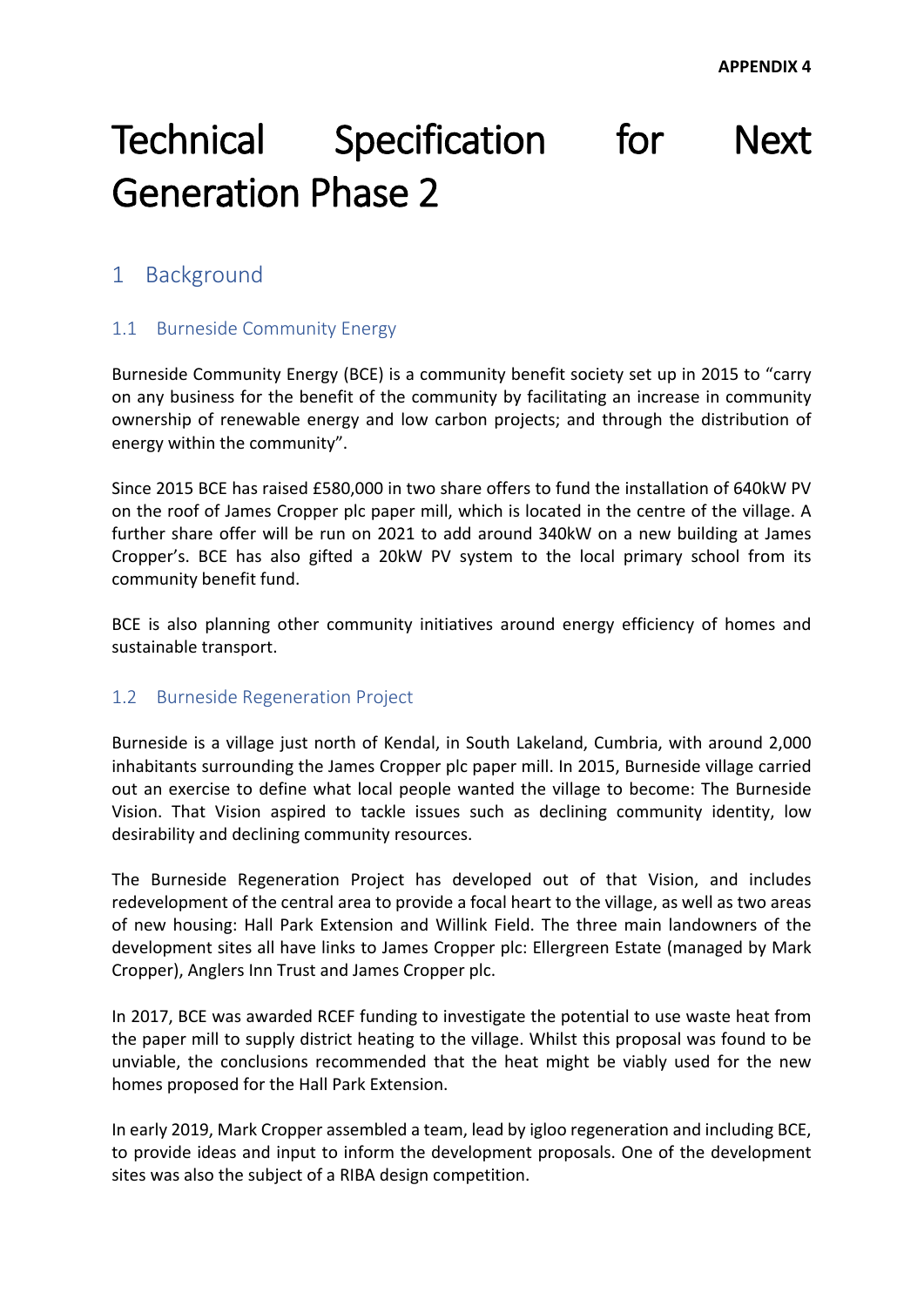Key elements of the redevelopment, supported by the landowners and project development team are the proposals to:

- Make the new homes zero carbon
- Not have a gas supply
- Supply the homes with community-owned renewable energy.

The Covid pandemic caused the entire process to pause during most of 2020 as the landowners dealt with more important priorities. However, a decision by the landowners and their investors is due in December. Masterplanning and draft costing of the first redevelopment area was carried out in autumn 2020 to inform the investment decision.

The redevelopment will have a major impact on the size and life of the village. Communications with village residents is an integral part of the development process. Igloo is responsible for managing that communications process and has run events and circulated progress reports during 2019-20 . BCE's project work has been and will continue to be linked into this communications process.

The principles and key elements of BCE's proposal are:

- Low or zero carbon homes with low energy bills
- Renewable energy system owned and operated by a community energy company for the benefit of all the community
- Potentially a separate Energy Services Company (ESCo)
- Householders are customers of the ESCo and receive excellent customer service
- Residents are engaged in the process of developing this new system
- Householders and residents are increasingly aware of carbon impacts of homes, travel and other activities
- Exemplar development to demonstrate possibilities to other housing developers.

#### 1.3 Next Generation Project Funding

In late 2019, BCE was awarded Power to Change Next Generation funding to investigate the technical solutions required and business model needed to turn the concept into reality, and the Next Generation Stage 1 work was completed in December.

The Stage 1 work has:

- Started to increase the capacity of the BCE Board to manage a project of this scale.
- Developed the project risk register.
- Provided training sessions for stakeholders to make sure the implications of community energy involvement in the housing development were understood.
- Appointed Stephens Scown as our legal advisers.
- Investigated the contractual arrangements needed between the main stakeholders and secured an initial Exclusivity Agreement between BCE and the main landowner.
- Involved BCE in the communications process.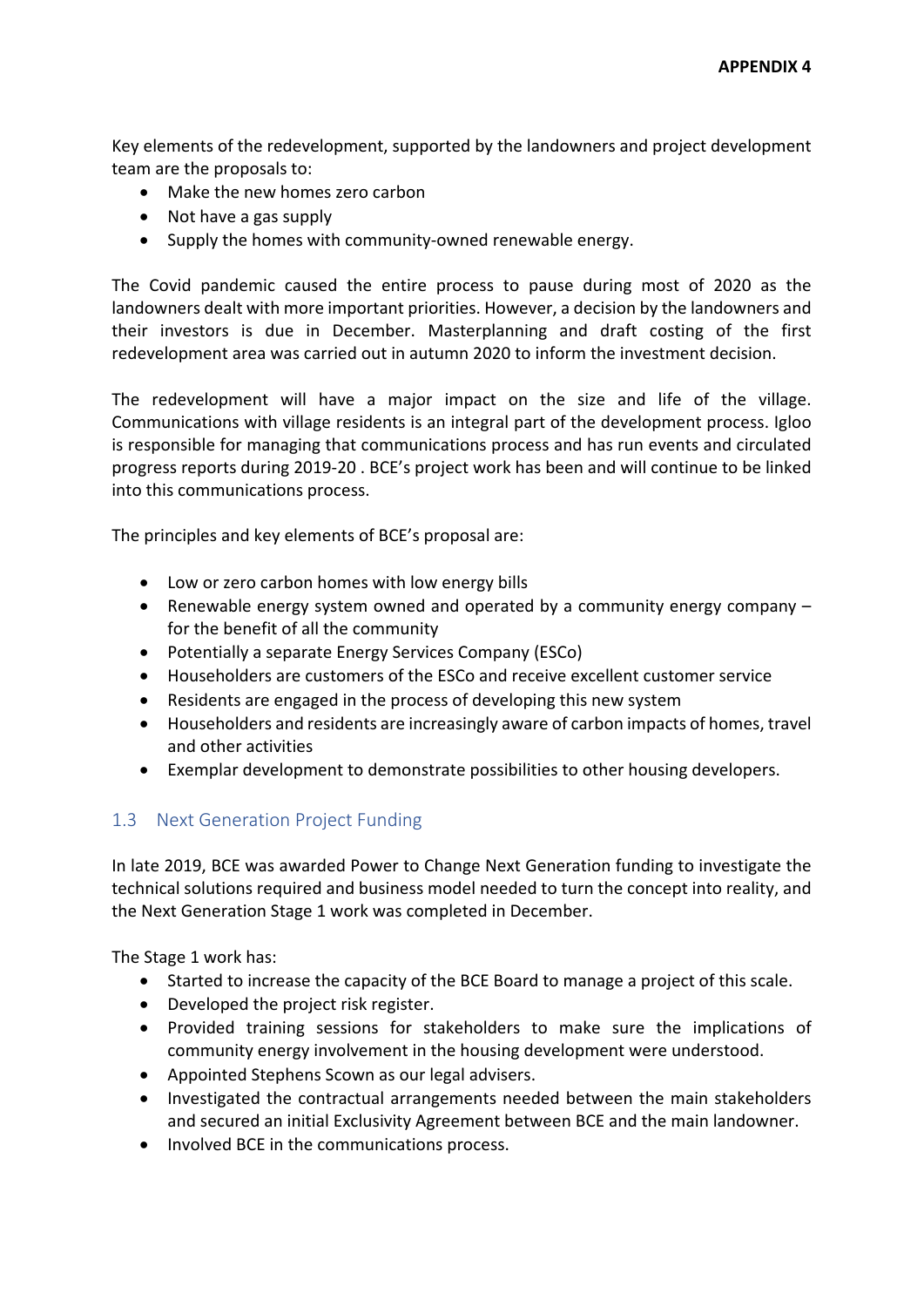- Developed a high-level model of the energy system to assess the values of different energy flows in the system.
- Developed the specification of work required for the next phase of the project.

This tender is for services to support BCE to deliver the Next Generation Stage 2.

### 2 The Development Site

The first redevelopment area will be based around the Hall Park Extension site, which is allocated for 72 new homes in the Local Plan, but may have capacity for more homes. 65% of the homes are expected to be for private sale with 35% social housing for rent. Discussions are ongoing with a potential social housing provider.

Construction is unlikely to commence before 2022 and is likely to take 5 years to completion of the site.

The developer is aiming to make the fabric of the homes highly energy efficient, but a standard has not yet been agreed. It is likely to equivalent to be AECB Silver or better but not Passivhaus.

The current proposals do not include individual garages or driveways: the intention is to provide two car barns for private vehicles, as well as a car club (probably EVs), alongside good walking and cycling routes into the village. Burneside is on the National Cycle Network Route 6 (on-road and off-road section from Kendal to Windermere) and the Dales Way walking trail.

The majority of the site is owned by Ellergreen Estate. Some potential access areas are owned by James Cropper plc.

The development is to be set on the north of a field owned by Ellergreen Estate, which slopes gently down to the rivers Kent and Sprint. Outside of the development area, the land in the SW of the field is in flood zone 3, and to the NE is a small hill, both owned by Ellergreen Estate.

# 3 Energy Options

#### 3.1 Relevant Site Characteristics

It is expected that the only means to generate electricity will be solar PV. The solar output of BCE's panels at James Cropper plc have averaged between 820-870 kWh/kWp (mainly south facing but some E-W roofs).

There is a separate proposal from Ellergreen to install 500kW PV to the south of the site, which is planned to feed electricity to the James Cropper waste treatment plant south of New Road. There may be potential for BCE to own some of this generation. There is sufficient land adjacent to this proposed solar installation for at least a further 500kW.

There is interest in investigating a potential wind turbine on the hill to the NE of the site, but, even if feasible, this is not expected to be included in the supply to the site for at least the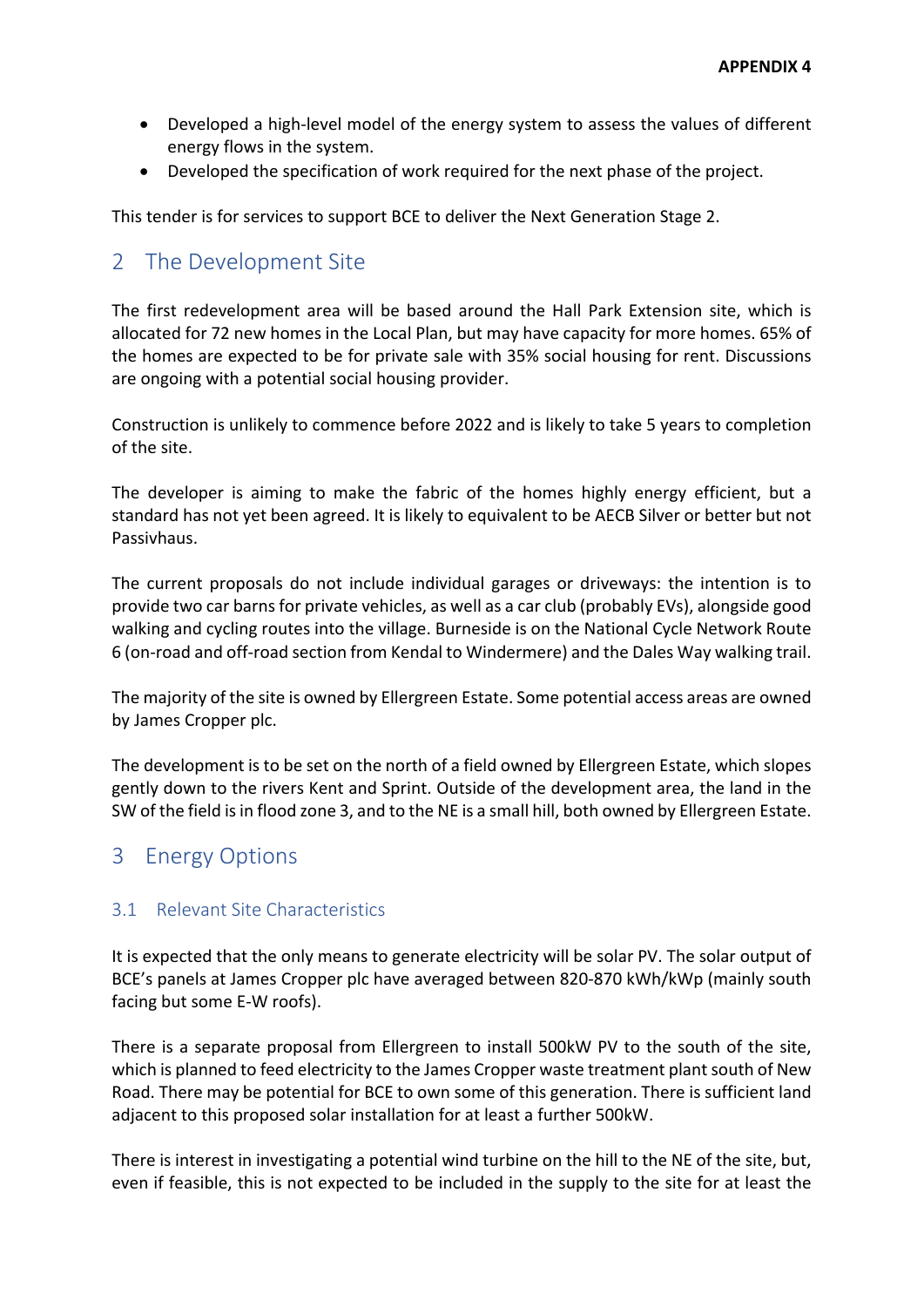first 3 phases of the build, due to the expected difficulties in obtaining both local acceptance and planning approval.

James Cropper's waste water tank which sits adjacent to one potential entrance route to the site holds approximately 2,500 m3 of water at 18-20C, which could provide between 6,000 – 8,500 MWh per year into a district heating network. The possibility to use this heat has been investigated previously and some of it may be available. However there is a significant risk that changes to James Cropper's processes will reduce the amount of waste heat produced in future.

To the west of the site are five settling tanks linked to the waste water treatment plant. One of these is redundant and could provide a heat sink for inter-seasonal storage.



#### 3.2 Operational & Customer Requirements

BCE will set up an SPV to operate the system, and will (initially) be the sole energy supplier to the homes. It is therefore in BCE's interest to specify a high quality energy supply system in order to reduce long term operating costs and risks. The system should have the potential to be installed in modules that meet the demand of each phase of the build, and to incorporate new generation, storage and control technologies as these technologies develop.

It is also essential that the customers feel that the energy system gives them good value and good customer service.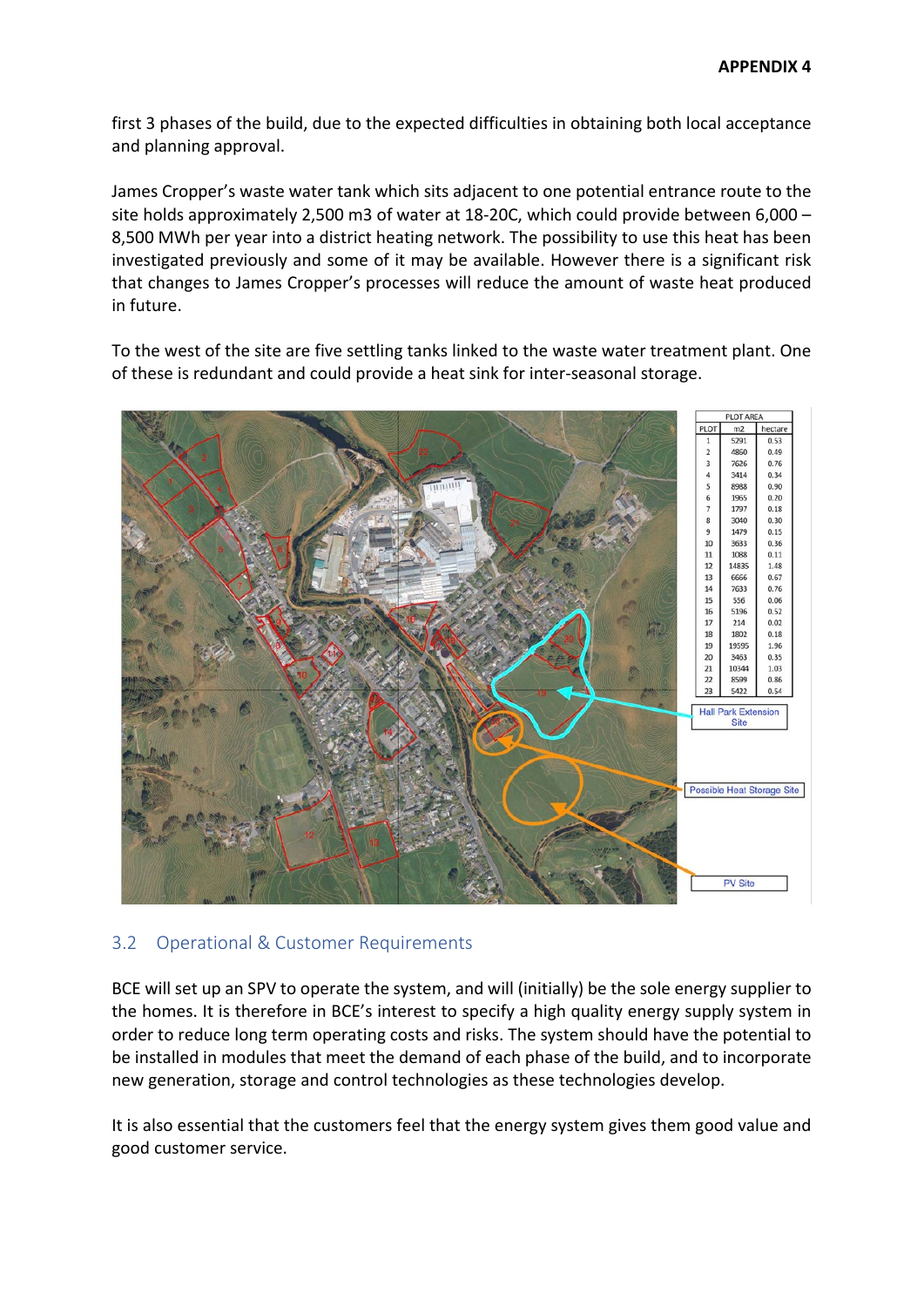# 4 Brief

BCE's objective is to provide a renewable energy system that:

- Enables the development to be zero carbon
- Meets the energy needs of householders living in the new homes, including the option for EV charging
- Provides energy to householders at costs comparable with or lower than a typical new housing development
- Provides energy supply and customer service that as a minimum meets the standards set by the Heat Trust
- Optimises the use of on-site generation
- Maximises the value of on-site generation
- Can be managed, maintained and improved economically over the long term
- Provides sufficient return on investment to attract and retain investors, through community share ownership, social lending or a mix of both
- Provides some form of community benefit to other residents in the village.

The energy demand is to include all electricity and heat needs of the properties plus sufficient capacity for electric vehicle charging, taking into account likely growth of that demand. Initial calculations of likely energy demand and supply options will be provided, although we expect the consultants appointed to check this data.

The energy technologies to be investigated are: solar PV, electricity storage, air, ground or water source heat pumps (potentially using locally-generated waste heat), heat distribution network, heat storage, micro-grid, EV charging infrastructure, V2G infrastructure, smart controls.

The business case should not be designed to be reliant on:

- external markets that may be short term, e.g. grid services such as frequency response or flexibility services, or
- government incentives that are likely to have ended before construction is complete (e.g. RHI).

These should be regarded as a useful addition if feasible. However it is highly likely that some form of capital subsidy or grant will be needed but BCE needs to understand the full costs and business case with and without such funding.

BCE needs support from suitably qualified external experts to develop the next stage of the project. BCE recognises that consultants may not have expertise in-house to carry out all the work packages set out below, so welcomes tenders from consortia, provided that overall responsibility for the work is held by one organisation.

We are open to suggestions from consultants on variations to the approaches suggested below.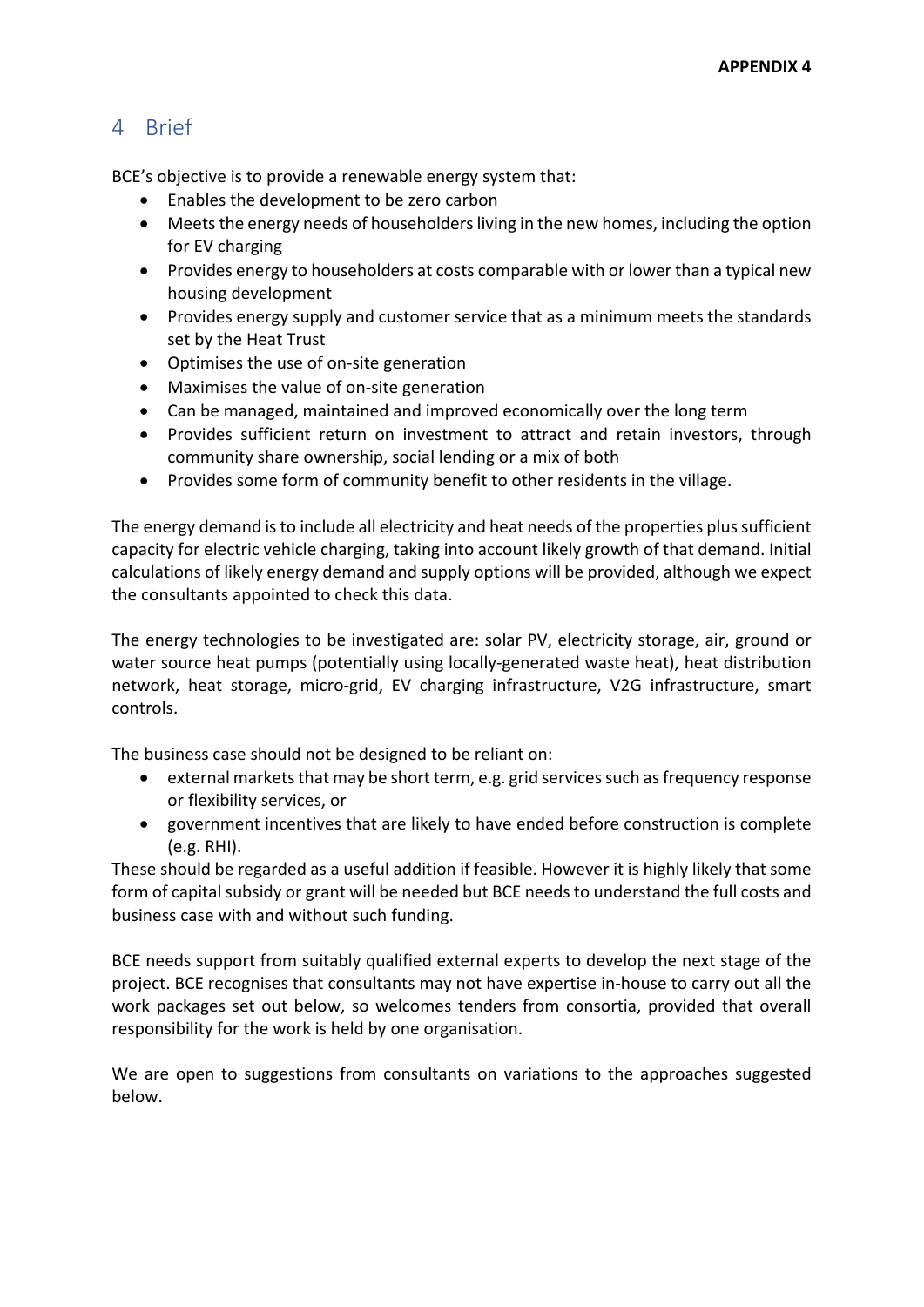#### 4.1 Energy System Modelling and Costing

A high level model has been developed to provide an initial assessment of the viability of the energy system. The next phase needs a more refined model to enable the elements of the system to be specified. It should be developed in close collaboration with the BCE team to build on the work already completed.

Outputs:

- 1. A model that can be used to optimise the design of the energy system and enable an ongoing assessment of its financial viability.
- 2. Options for a range of different mixes of technologies, with detailed capital and operating costs and pros/cons of each.
- 3. Recommendations on the optimum specification of the energy supply system technologies (including monitoring, controls and customer metering that at least are compliant with Heat Trust standards).
- 4. Recommendations on the boundaries between BCE/SPV and householder ownership of equipment i.e. who is responsible for what?
- 5. Recommendations on the phasing of capital expenditure related to the phasing of the build programme.
- 6. Recommendations on potential suppliers of the technologies either individually or as a turn-key project.
- 7. Recommendations on maintenance requirements, potential providers and likely annual costs.
- 8. Input to the project risk register.

It is essential that BCE is provided with a working financial model of the energy system that we can use to assess scenarios and future changes in the build plan. As such, it should be presented in a format that can be easily manipulated by users (e.g. Excel) and not reliant on a highly specialist programme. It should allow for the addition of future technology innovations and the assessment of different supply, demand and cost scenarios. As a minimum the work programme should include:

- Modelling of half-hourly energy demand of the homes and community buildings, by build phase, including power, heat, and EV charging. (Data on the number, size, phasing and energy performance specification of the homes will be provided.) This should include future scenarios in which demand profiles might change e.g. from increased home working.
- Modelling of half-hourly energy generation. This should include the options of generation fed into the system from privately-owned PV on the roofs of some homes, and the use of waste heat from James Cropper.
- Half-hourly optimisation of the supply of renewable energy between different demands (direct power, heating, electricity storage, EV charging, heat storage) and the resulting requirement for either import or export to/from the grid.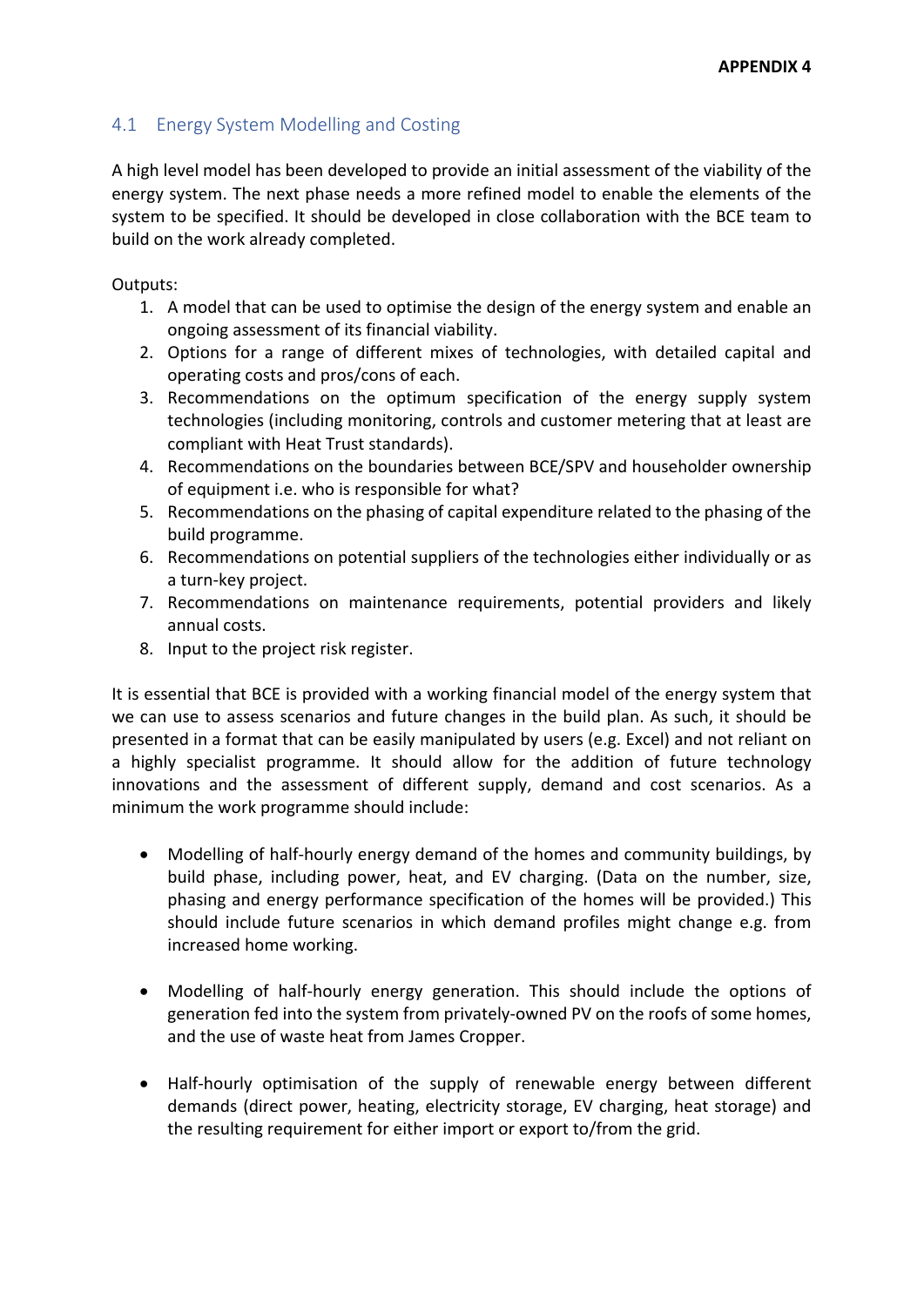- Modelling of the impact of a proportion of the generation being supplied into the micro-grid from privately owned generation such as PV on some of the roofs of the new homes or excess generation from James Cropper.
- Investigation of the costs and potential suppliers of each technology, including where appropriate, modular installations.
- Assessment of the operating costs likely to be incurred by the operating company, including both the costs of operating/maintaining/replacing the technical system, grid service charges and the service provision costs detailed in 4.2 below.
- Development of a financial model for the operation, including capex, opex and cost of capital, taking into account the operational requirements defined under 4.2 below, and with the ability to assess the impact of different capital investment and operating scenarios.
- Training BCE directors to understand and use the model.

#### 4.2 BCE Operation and Householder Service Design

Alongside the development of the technical project, BCE needs to plan how delivery of the energy to homes will be managed. It is likely that BCE will set up a separate SPV to reduce risk to the existing BCE projects and members. We are open to suggestions on whether that organisation should retain complete control of the operation or contract out elements such as billing, customer service, maintenance etc.

BCE or the SPV expects to be the sole energy supplier for the households, and will wish to retain all households as customers even though they may have the legal right to change suppliers.

#### Outputs:

- 1. Costed options and recommendations for the administration system for metering, billing, customer service, call handling, complaint and redress, vulnerable customers, debt and disconnection, payment plans etc including whether this should be kept inhouse or contracted out, with potential providers
- 2. A summary of the service standards the organisation should meet for the supply of electricity and heat (referencing the Heat Trust standard)
- 3. Recommendations on managing customer data including data security and data collection to underpin customer service (eg customer feedback and satisfaction, waiting times, complaint times).
- 4. Costed options for system monitoring, management, repairs, emergency response etc
- 5. Recommendations on the issues likely to be faced on re-sale of the homes or changes in tenancy, and proposals to manage these.
- 6. Recommendations on the information package to be provided to new and existing householders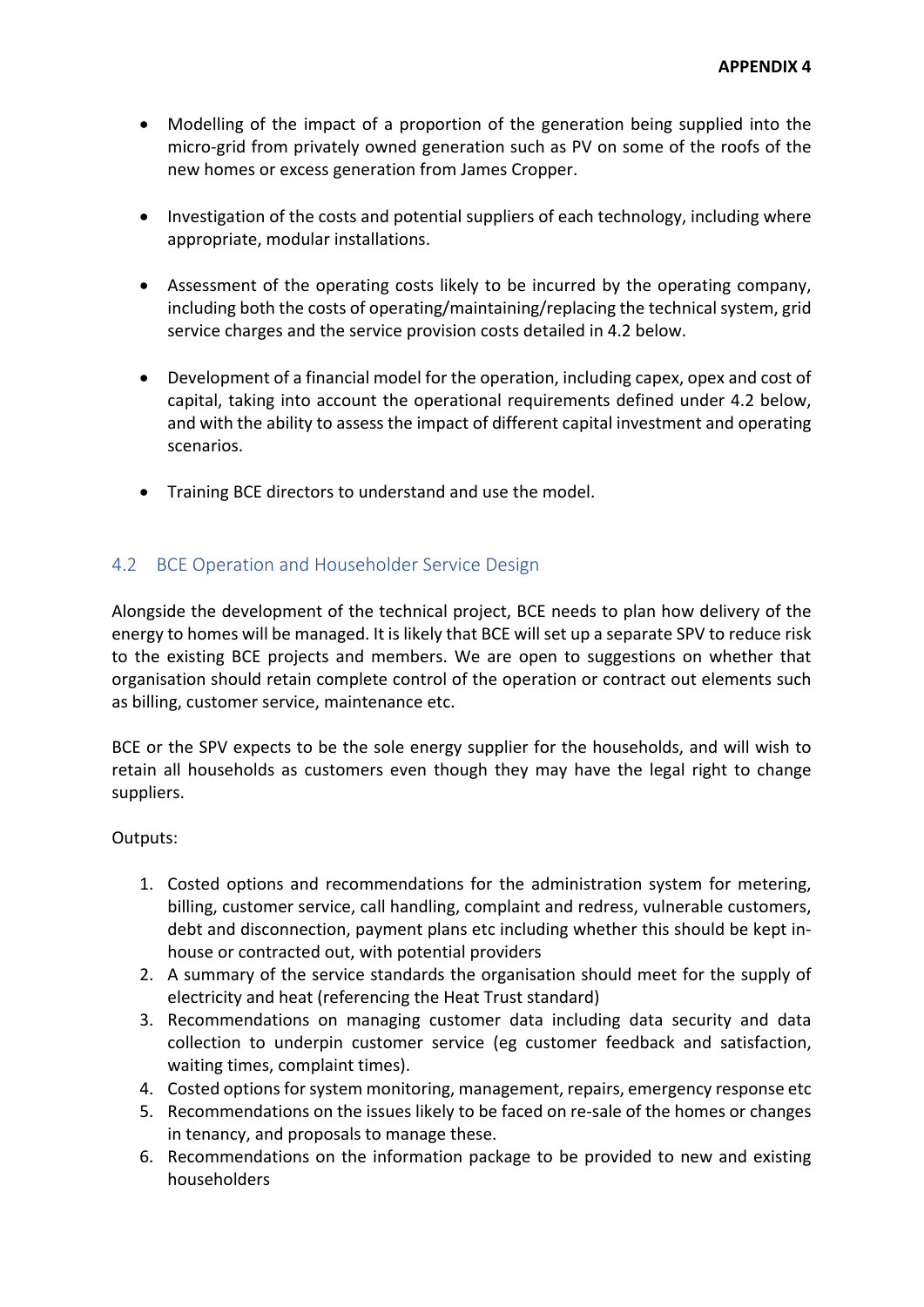- 7. Recommendations on the structure of the SPV (roles, time required, costs)
- 8. Input to the project risk register.

The work programme will link to the Energy System Modelling and Costing and should include an assessment of:

- Acceptable unit rates and standing charges for energy sales to customers (and potential purchase from other local generators) and the potential impact of future time-of-use tariffs.
- The best way to deliver high standards of customer service and reliability
- Information on which organisations would be able to run all or part of the customerfacing operation: and an assessment of their experience of working at this scale, as well as customer satisfaction rating.
- Lessons from other small suppliers of heat and electricity, including operating costs, to feed into the risk assessment
- An assessment of potential issues for householders of different tenures e.g. with mortgage lenders or insurers, and how these can be overcome.
- Discussions with the developers and social housing providers about standards of service and how that might affect their ability to sell or rent the properties.
- Discussions with BCE on operational capacity and the balance between inhouse/contracted out service provision.
- Policies and procedures the SPV would need to develop.

#### 4.3 Finance Strategy

The aim is to raise capital primarily through community shares. Other finance may be needed such as grants and social finance. BCE will also need to reach an agreement with the developer on allocation of costs which may be shared (e.g. grid connection to the site), or a contribution where the community energy project enables the developer to reduce costs (e.g. no gas supply).

This part of the work programme will define the finance strategy for the community energy element of the development.

Outputs:

- 1. A fully costed business plan including costs of finance, sufficient to meet the needs of potential investors
- 2. Defined investment phasing to meet the needs of the build schedule
- 3. A finance strategy defining the sources of funds, with criteria to be met for each source of funding.
- 4. Clearly and contractually defined boundaries of the respective financial inputs of BCE/SPV and the developer.
- 5. Information on any future incentive schemes that are expected within the lifetime of this project.
- 6. Recommendations on any grant funding available and input to grant applications where appropriate.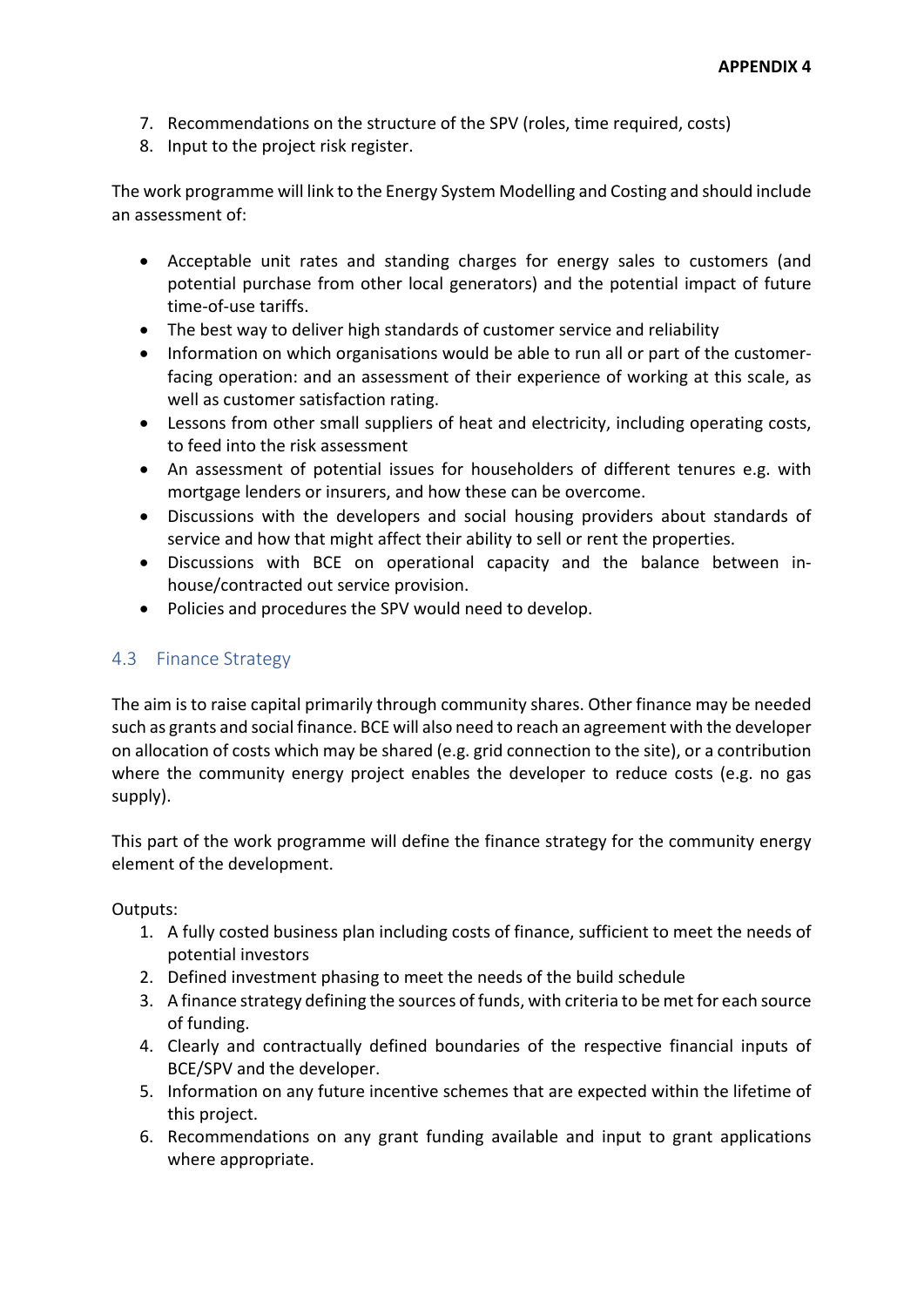The work programme should include:

- An assessment of the options for investing in equipment in stages to meet the needs of each build phase (bearing in mind the risks of delays and the possibility that the build programme will change over time), which should include the benefits and risks of investment in some parts of the system that may need to be fully installed ahead of demand (e.g. heat store).
- Investigation of potential grant funding to contribute to parts of the scheme e.g. Heat Network Investment Project (HNIP), Innovation Funding, Zero Carbon Cumbria Partnership
- Discussions with the developer to agree responsibility for the costs associated with construction of elements of the scheme where there may be an overlap or reduced costs for the developer e.g. grid connection, trenches for services, non-provision of boilers or a gas supply. These agreements will need to be translated into contractual arrangements in conjunction with our legal team.
- Discussions with the developers to investigate the costs, risks, likelihood and contractual requirements related to them constructing the energy system and selling on to the SPV once complete (turnkey project).
- Assessment of whether any other company would provide a similar turnkey project
- Discussions with social finance providers to assess the likelihood of their investment in the project, associated costs and value compared with community share financing.
- An assessment of whether the project is likely to attract investment from private individuals through a community share offer and the minimum share interest that would be required for this.

#### 4.4 Contractual Arrangements

The project will require a number of contracts to be set up between BCE's SPV and other parties, both for the development and construction of the scheme and for the ongoing management of the operation. The consultant will need to work with BCE, BCE's lawyers (Stephens Scown) and all relevant stakeholders to ensure appropriate contracts are in place or prepared.

Outputs:

- 1. A Service/Development agreement between BCE and igloo (or possibly Landowners) for provision of BCE's services, specifying at least:
	- what infrastructure BCE will be designing;
	- whether BCE or another party will be responsible for installing the infrastructure;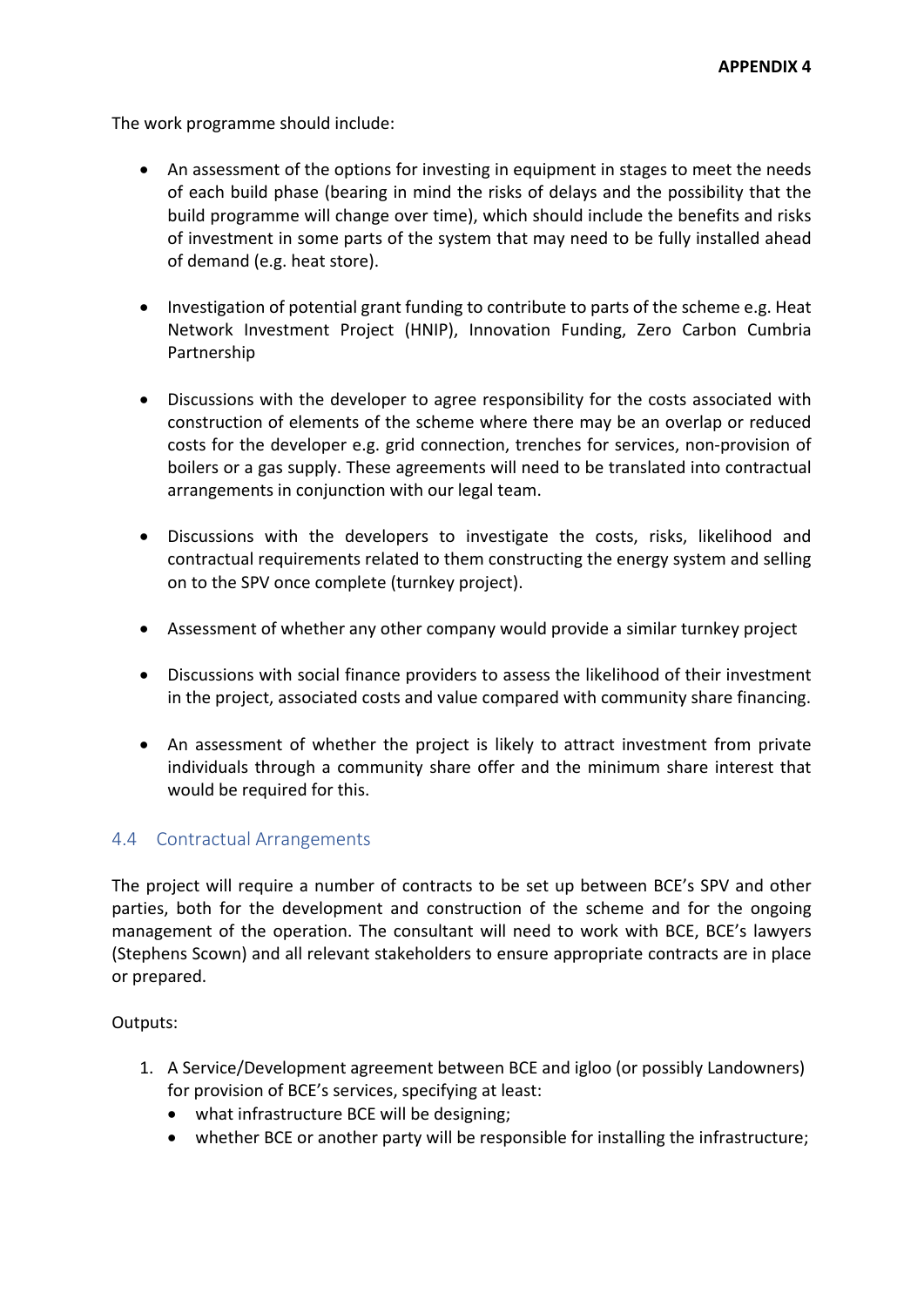- the owner of the designs and infrastructure, and whether ownership is to transfer at any point;
- the information which BCE will need to receive to produce the designs;
- which areas of the project BCE will have input on, and how they will give this input e.g. regular meetings, consultations etc;
- what rights BCE has to reject any proposals from igloo/Landowners and the mechanism for resolving any disputes;
- right of access to the land in order to complete its work;
- that the development must use renewable sources and not be connected to the gas grid, unless BCE exits the project.
- 2. A long-term lease prepared and agreed with the landowner for specific areas of the site, including some communal roof-space, right of access to the site and for provision of energy services across the land to the homes and other buildings.
- 3. Terms of a Power Purchase Agreement for purchase of excess electricity from privately owned PV systems if appropriate (either householders or other local suppliers e.g. Ellergreen).
- 4. Terms of a Heat Purchase Agreement for heat supplied by James Cropper plc if appropriate.
- 5. Terms of an Energy Supply Agreement for the householders supplied by the SPV, and potentially the social housing provider.
- 6. Terms of an agreement to supply electricity for EV charging.
- 7. Potentially terms of an agreement with funders.
- 8. Potentially terms of a lease with the social housing provider for use of roof-space for PV.
- 9. Specification for what needs to be included in a procurement/construction contract for the construction phase.

It is possible that other agreements will be identified during the work programme.

The work programme will involve significant consultation with all relevant parties, including the landowners, developers and their solicitors.

#### 4.5 Communications and Reporting

This is a complex project that requires considerable communication between the parties involved as well as the community, to make the development process run as smoothly as possible. In addition to the outputs detailed in each section above, the consultants will be expected to:

- Collaborate closely with the developer, development team and other key stakeholders.
- Provide input to the consultation process in the village.
- Work closely with the BCE team.
- Share information with other projects funded by Next Generation on a regular basis
- Provide feedback to the Next Generation funders
- Provide regular reports to the BCE board.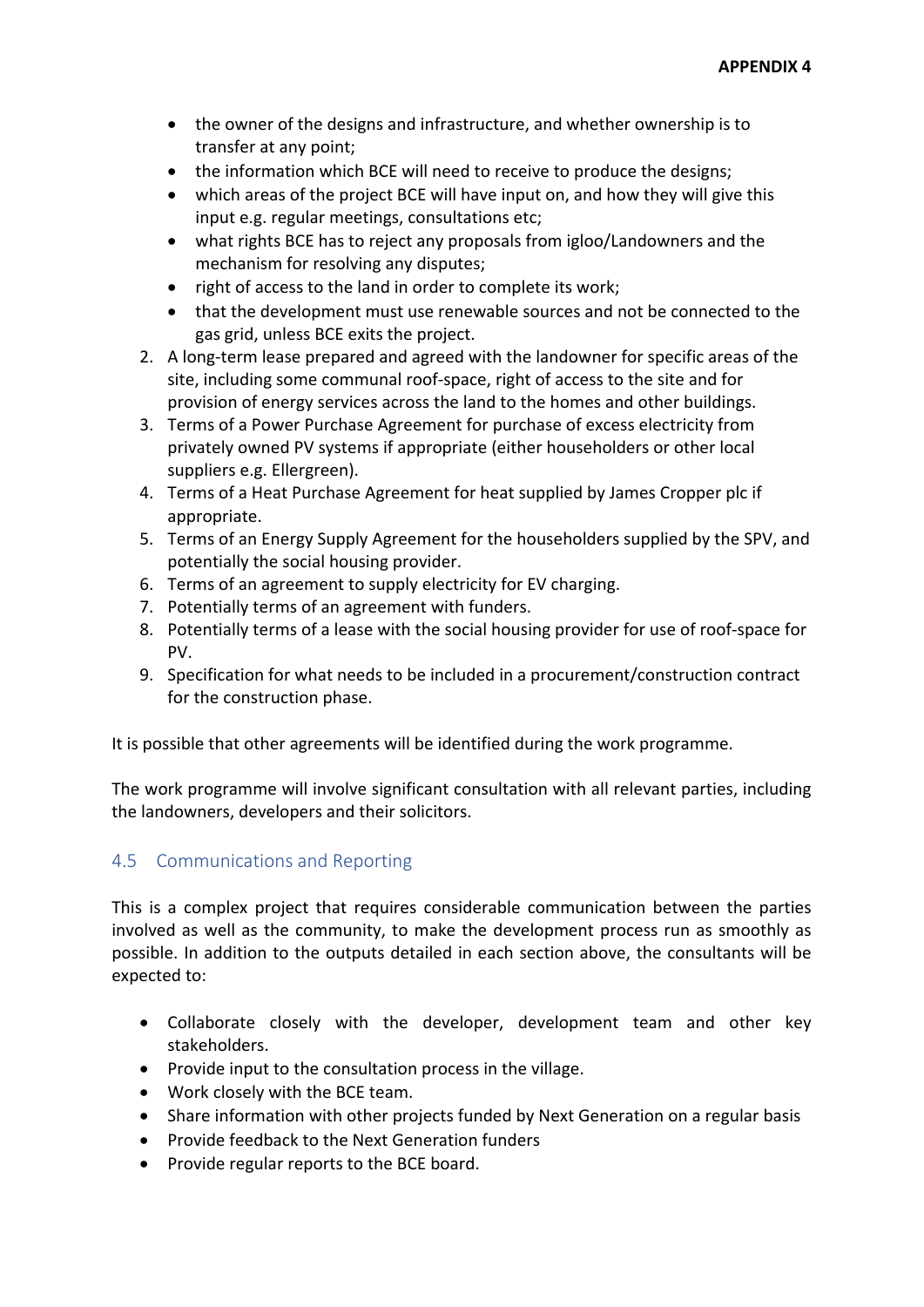It is possible that the project may be halted during this phase due to, for example:

- A clear view that it cannot be made viable for BCE/SPV
- Significant delays or changes to the development programme scale or timescale.

In that case, the consultant will be expected to provide BCE with a summary of the work completed and relevant learning to feed back to Next Generation and the developers.

#### 4.6 Project Management

The consultant must demonstrate an ability to manage such a complex project, pulling together information from all the different threads to produce a plan for delivery of the project.

Overall outputs:

- Technical system design
- Operational system design
- Business plan
- Finance strategy
- Contractual arrangements.

# 5 Timescale

This phase of work for BCE must be completed before the end of the Next Generation funding programme in September. In order to finalise the grant payments, the final report for this phase must be completed by the end of August.

However, the energy project also needs to dovetail with the development and construction timetable for the housing build. At present this is planned as:

- Stakeholder engagement and development of the brief January to August 2021
- Detailed design, technical reports and financial appraisal April to August 2021
- Submit planning application Summer 2021

BCE will need to be in a position to make a decision in principle on whether to go ahead with the energy element of the development before the planning application is submitted.

The development programme suffered delays in 2020 due to Covid-19 and it is possible the process will slip further. In that case the deadline for Phase 2 set by Next Generation will still need to be met.